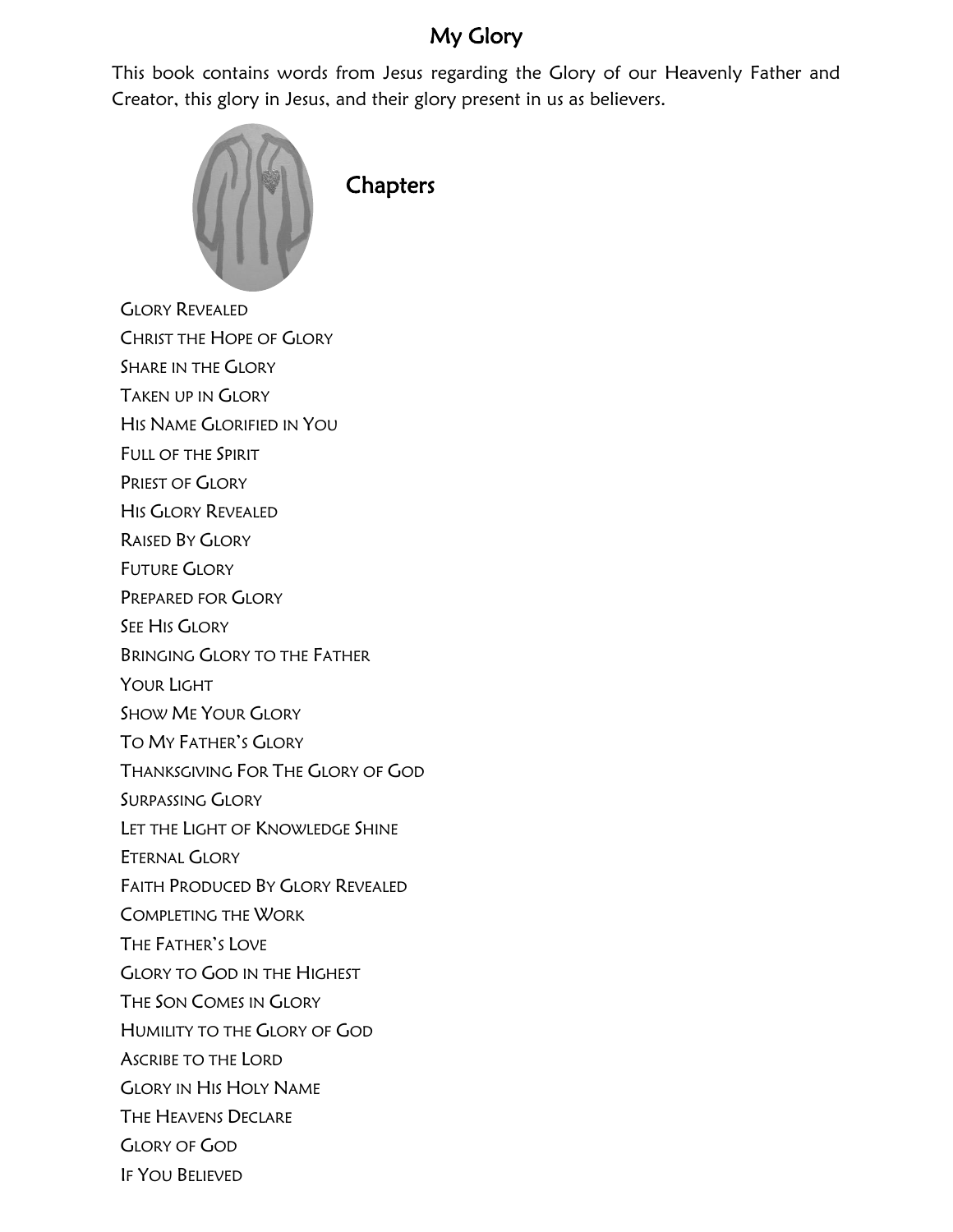#### SAMPLE CHAPTER

## Glory Revealed

Comfort, comfort my people, says your God. Speak tenderly to Jerusalem, and proclaim to her that her hard service has been completed, that her sin has been paid for, that she has received from the Lord's hand double for all her sins.

A voice of one calling: "In the desert prepare the way for the Lord; make straight in the wilderness a highway for our God. Every valley shall be raised up, every mountain and hill made low; the rough ground shall become level, the rugged places a plain. And the glory of the Lord will be revealed, and all mankind together will see it. For the mouth of the Lord has spoken." (Isaiah 40:1-5)

#### *My child,*

 *It has always been My desire that you would see and know the glory of My Father; the glory of His presence, the glory of the works of His hands, and the glory of what He has spoken into existence. All these manifestations of glory are revealed to you so that you might know and perceive the magnitude of Our love for you. Love broader than the heavens and the billions of galaxies found in them. Love deeper than the deepest oceans and wider than the expanse of space. Love without restriction, bondage, or barrier; love: pure, holy, and just. Love that forgives, redeems, and restores all who receive it from a Father Who loves His children so magnificently.* 

 *When the glory of My Father is revealed: things that once went unnoticed are illuminated, things that were not, become new and vibrant in the glory of His presence, power and might are displaced, the earth shakes and dew sits on a flower in the morning sun. The glory of My Father goes beyond human imagination to heavenly realms you have not yet experienced. His Glory is of supernatural magnitude and power, wielded in regions unknown to those who do not know Me.*

 *The glory of My Father is the same glory you see in Me and the same glory that resides on the faces of those who know Me and choose to let My Spirit reign in their hearts and lives. One Spirit that carries the glory of God for all to see. One Hope of glory, one manifestation of the Father's love, connected and united by My shed blood. My Father's glory thrust Me from the grave to overpower death and raised Me into heaven to be seated at His right hand.*